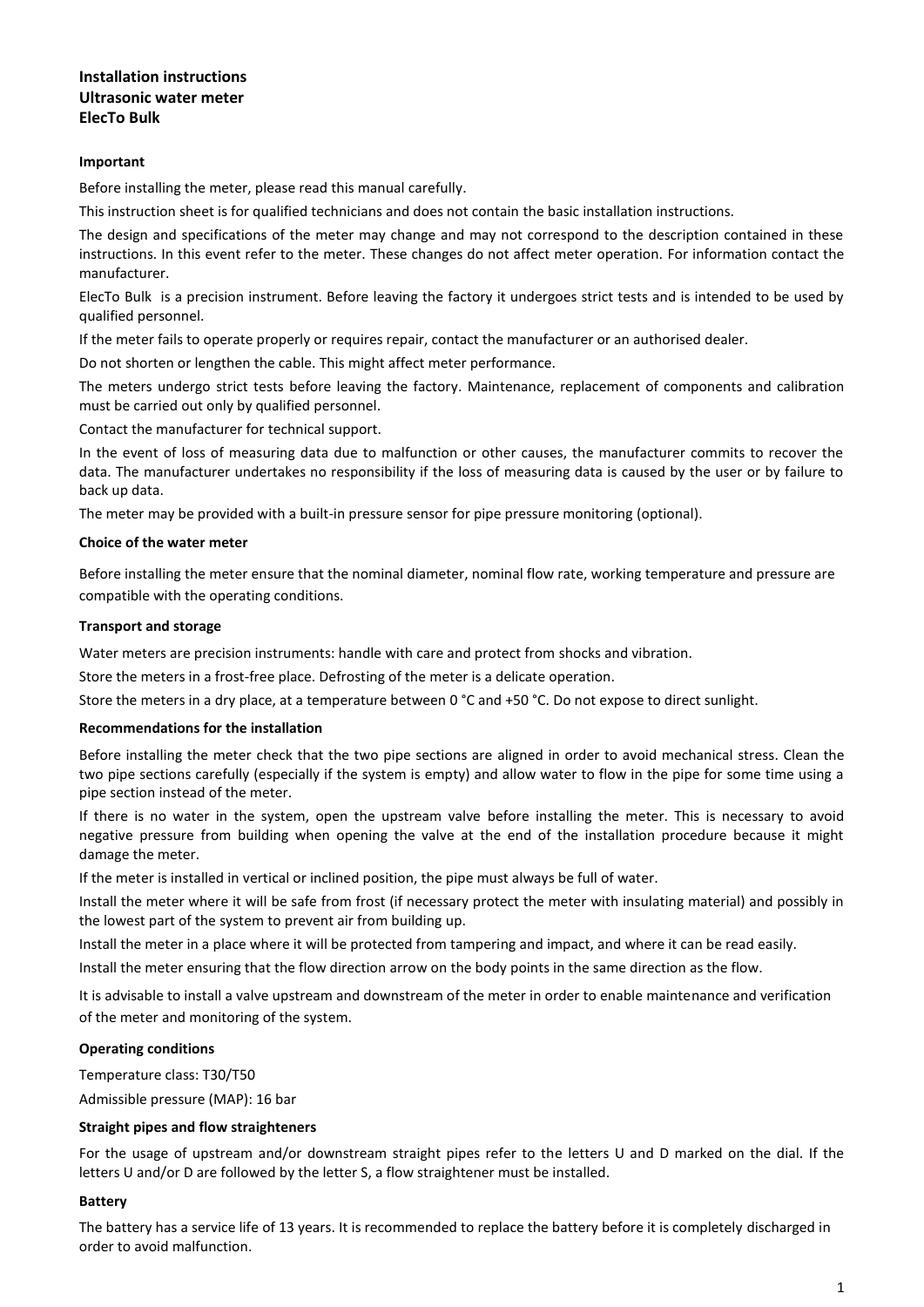The battery must be replaced by qualified personnel.

## **Installation procedure**

- 1. Counter flange
- 2. Bolts
- 3. Meter body
- 4. Flange
- Position a gasket on each flange.
- Connect the meter (2) to the pipe. Ensure that the flow direction is correct.
- Position the meter's flange (4) on the counter flange (1) and tighten it with the bolts provided (3). Ensure that the gasket is in the right position and in line with the flange.
- Tighten the bolts.
- Before positioning the gasket ensure that it is not damaged. Ensure that the gasket is not damaged during the installation. Ensure that the gasket is in the right position and in line with the flange.
- Ensure that the gaskets are tight to prevent leaks.
- Ensure that the gasket do not protrude from the pipe.
- Ensure that the flange surface is clean and is not damaged.
- Ensure that the bolt holes of flanges and counter flanges are aligned.

## **Liquid crystal display**

- The meter has two menus: a primary menu (standard) and a secondary menu (with details)
- To move from the primary menu to the secondary menu use the reading software.
- The primary menu has a standard mode and a single screen view mode.
- To move from one menu item to another press the magnetically operated button using a magnetic pen.
- The magnetically operated button is indicated by this pictogram:  $\mathcal{C}$

| Primary menu                                                                                                                                                                       | Secondary menu                                                      | <b>Faults</b>                                                                                                                                                                                                                                                                                                                                                        |  |  |
|------------------------------------------------------------------------------------------------------------------------------------------------------------------------------------|---------------------------------------------------------------------|----------------------------------------------------------------------------------------------------------------------------------------------------------------------------------------------------------------------------------------------------------------------------------------------------------------------------------------------------------------------|--|--|
| Primary menu - Standard mode                                                                                                                                                       | 20 -<br>↑<br><b>3EESQ</b><br>Volume flowed                          | If several faults occur simultaneously, the<br>error codes are displayed in order.                                                                                                                                                                                                                                                                                   |  |  |
| 60 ID327.<br>18385<br>Volume flowed (default view)                                                                                                                                 | 230[<br>⇧<br>ו‱ ר∃ש<br>Water temperature (°C)<br>Instantaneous flow | د. ااے<br>Pipe empty                                                                                                                                                                                                                                                                                                                                                 |  |  |
| 32089.<br>28931<br>Backflow (not displayed by default; the<br>backflow can be displayed by changing the<br>settings with the reading software and<br>selecting the relevant mode). | 81-001<br><b>u 34 Ty</b><br>Primary address<br>Battery voltage      | E 1-22<br>E1-11: measuring channel no $1$ - circuit<br>fault<br>E1-22: measuring channel no $1 -$<br>transducer fault or air in the measuring<br>channel or short width signal<br><b>E2-11:</b> measuring channel no $2 -$ circuit<br>fault<br><b>E2-22:</b> measuring channel no $2 -$<br>transducer fault or air in the measuring<br>channel or short width signal |  |  |
| ⇧<br>809.<br>Water temperature                                                                                                                                                     | <b>R2-0000</b><br>0000<br>Secondary address                         | 20.<br>CoLd<br>Water temperature low (the error                                                                                                                                                                                                                                                                                                                      |  |  |
| Instantaneous flow                                                                                                                                                                 |                                                                     | message is displayed if the temperature is<br>lower than 4 °C)                                                                                                                                                                                                                                                                                                       |  |  |

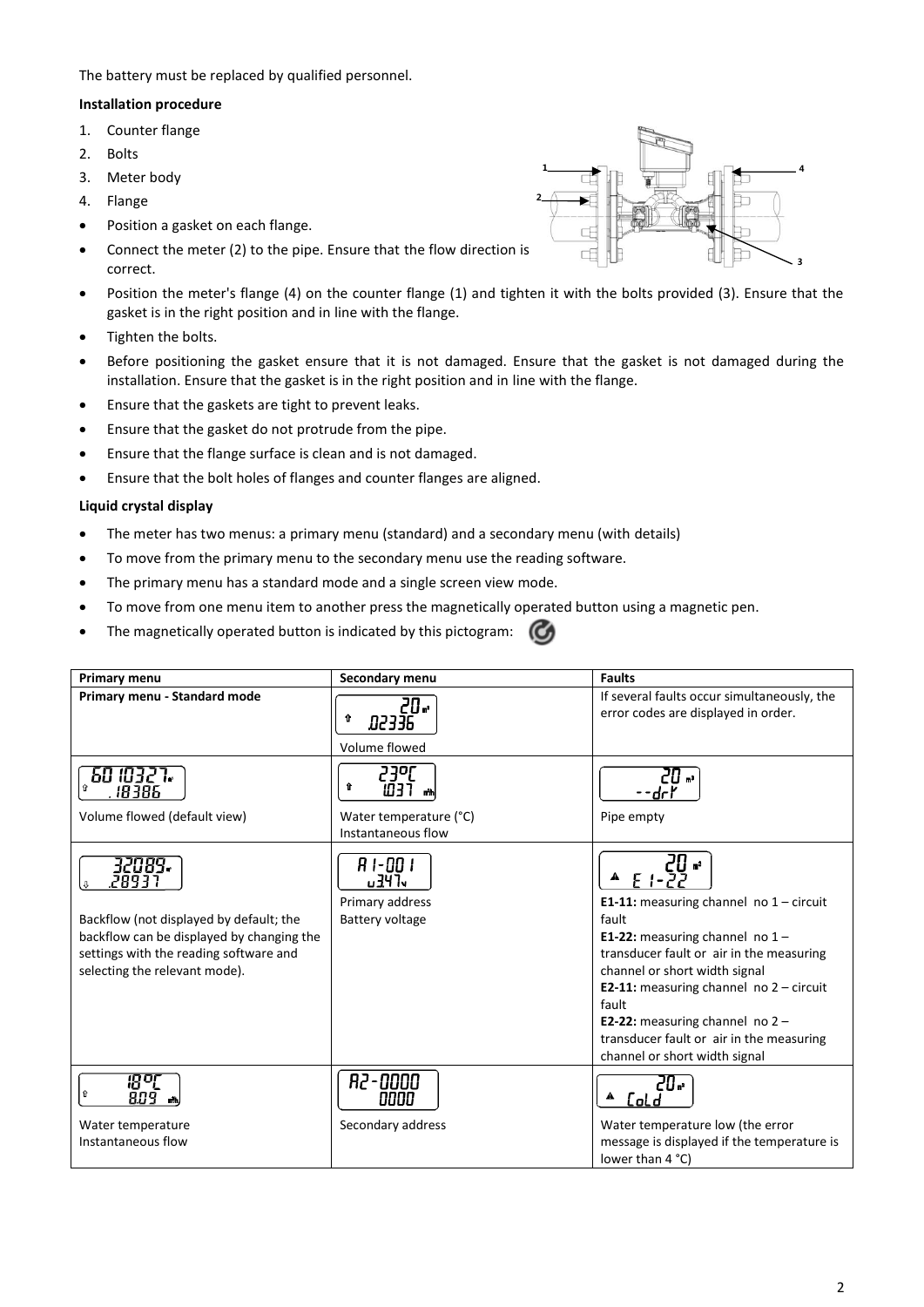| Primary menu                                                                                                                                                                                                        | Secondary menu                                                                                              | <b>Faults</b>                                  |
|---------------------------------------------------------------------------------------------------------------------------------------------------------------------------------------------------------------------|-------------------------------------------------------------------------------------------------------------|------------------------------------------------|
| 60 ID327.<br>⇧<br>P 817<br>Volume flowed: m <sup>3</sup><br>Pipe pressure (kPa, version with pressure<br>sensor only)                                                                                               | 12-08<br>20 15<br>Current date: month-day<br>Current date: year                                             | 20.<br><b>R2336</b><br>â<br><b>Battery low</b> |
| Display test<br>Primary menu - Single screen view mode                                                                                                                                                              | 01-56<br>Current time: hours-minutes<br>Current time: seconds<br>Oh                                         |                                                |
| First line: always displays the volume<br>flowed in $m^3$ .<br>Second line: displays the volume flowing<br>(or instantaneous flow rate) in litres.<br>To view further data use the magnetically<br>operated button. | A<br>ľh<br>Total operating time<br>Total non-operating time<br>Ш<br>120<br>0002<br>Version of main firmware |                                                |
| 55<br>18386<br>Default display<br>With no flow: volume flowed in<br>submultiples<br>With flow: instantaneous flow                                                                                                   | Version of metrological firmware<br>pDDDr<br>סססם<br>Time difference between signal<br>transmission         |                                                |
| ⇧<br>809<br>峏<br>Instantaneous flow                                                                                                                                                                                 | g6-0 i<br><b>Calibration parameters</b><br>Transducer signal voltage                                        |                                                |
| 51.<br>18<br>Water temperature (in °C)<br>Ρ<br>-84<br>Pipe pressure (kPa, version with pressure<br>sensor only)                                                                                                     | 00000000 Series<br>Display test                                                                             |                                                |

# **Seals**

The meter is sealed. It cannot be opened without breaking the seal. Meters must be serviced only by an authorized centre.

Do not alter or remove the meter's seal. If the seal has been altered or removed the warranty is void.